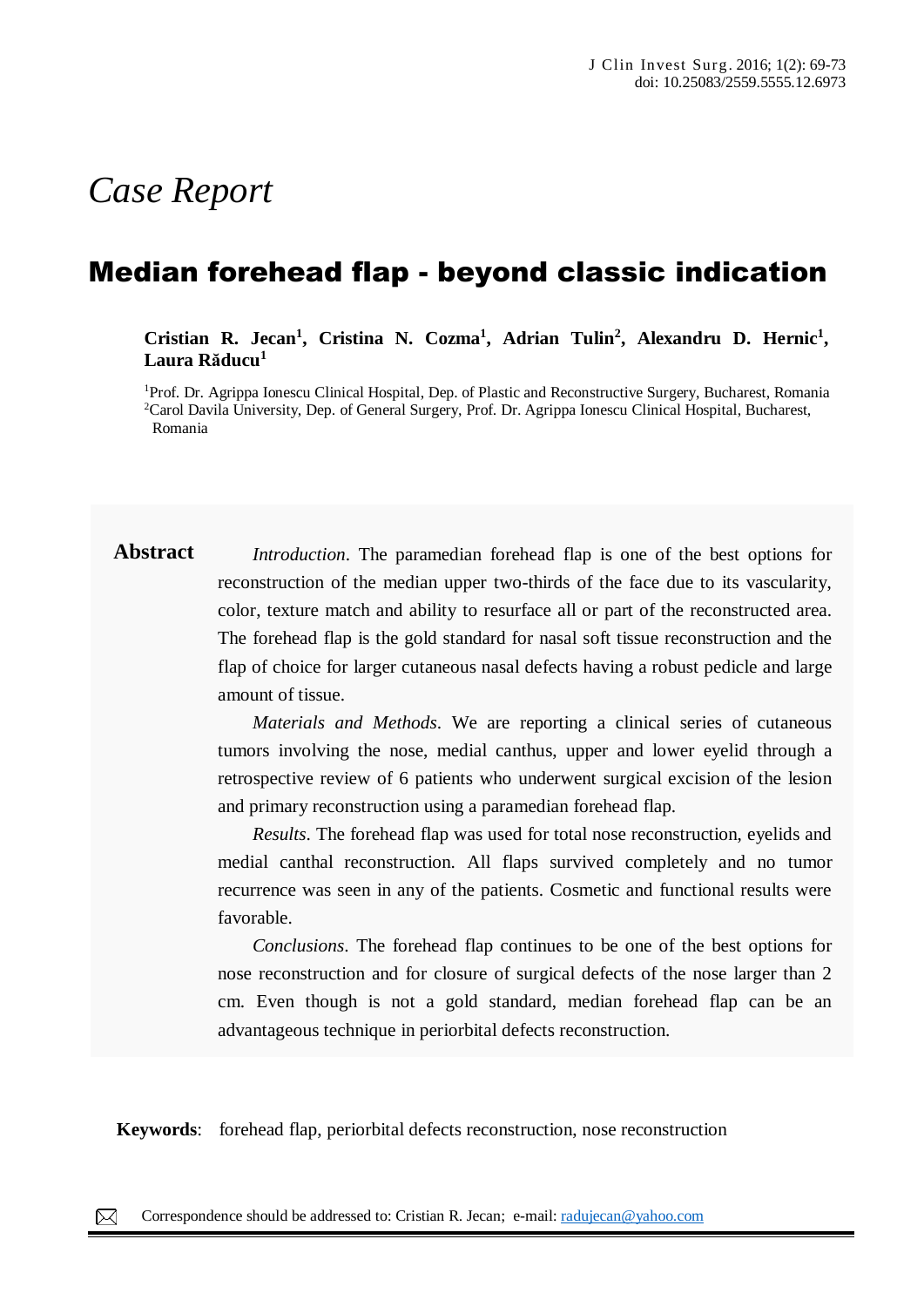# **Introduction**

The forehead flap is considered the gold standard for nasal soft tissue reconstruction because of its vascularity, texture and color matching (1). The success of the flap is due to its vascularity formed of the supraorbital, supratrochlear and terminal braches of the angular and dorsal nasal arteries (2). Necrosis of the flap rarely occurs and this is due to excessive tension of the pedicle or flap thinning (1). The paramedian flap has a narrow pedicle which includes the supratrochlear artery and vein and confers a large arc of rotation (2).

Frequently nasal defects occur in association with periorbital defects which represent a surgical challenge. Reconstruction of the medial canthus and eyelids requires ocular protection, patency of the lacrimal drainage system, function of the eyelid and aesthetic outcome (3). Defects of the periorbital area which cannot be repaired using a local flap or are too small for using a free flap might be covered using a forehead flap (4), even though is not considered a popular technique.

In this paper, we report six clinical cases in which paramedian flaps were used for reconstruction of the nasal and periorbital defects.

### **Materials and Methods**

This is a retrospective review of six patients who underwent surgical excision of face carcinomas involving the nose and periorbital area. Periorbital defects were considered the defects involving the medial or lateral canthus and the upper or lower eyelid. The reconstruction of the defects was realized using a paramedian forehead flap with a narrow pedicle and a rich blood supply from the supratrochlear artery and vein.

Preoperatively we identified by digital palpation and by Doppler hand held probe examination the supratrochlear vessels and we measured the dimension of the defect and the flap. We excised the tumor with 0.5 cm margins in order to have a free tumor defect  $(5, 6)$ . The flap was created on the opposite side and the size is decided after measuring the dimensions of the defect with a length measured from the distal site of the defect to the base of the flap, having the hairline as limitation and a base of maximum 1,5cm for easy mobility without strangulation (7). The flap is harvest superficial to the frontalis muscle in the distal part and together with this muscle close to the periosteum, in the proximal part, in order to protect the vessels (7). After harvesting, the flap can be thinned in order to match the thickness of the tissue from the defect. The flap is sutured on the defect and the donor site is closed near the midline.

#### **Results**

All excised tumors were basocellular carcinomas, nodular-infiltrative with ulceration in four cases and nodular in two cases.

Tumors were completely excised, clear resection margins being confirmed in histopathological examination. In all cases the main method of reconstruction was the paramedian forehead flap, and in one case, where the tumor involved also a part of the cheek, a Mustarde cheek advancement flap was associated. Two cases required reconstruction of the dorsal and lateral part of the nose associated with medial canthus (Figure 1, 2), one case a reconstruction of the upper eyelid (Figure 3), one of the lower eyelid and another one with a lower eyelid and medial canthus reconstruction. No reconstruction of the lachrymal system was done, and the donor site was closed primary in all patients.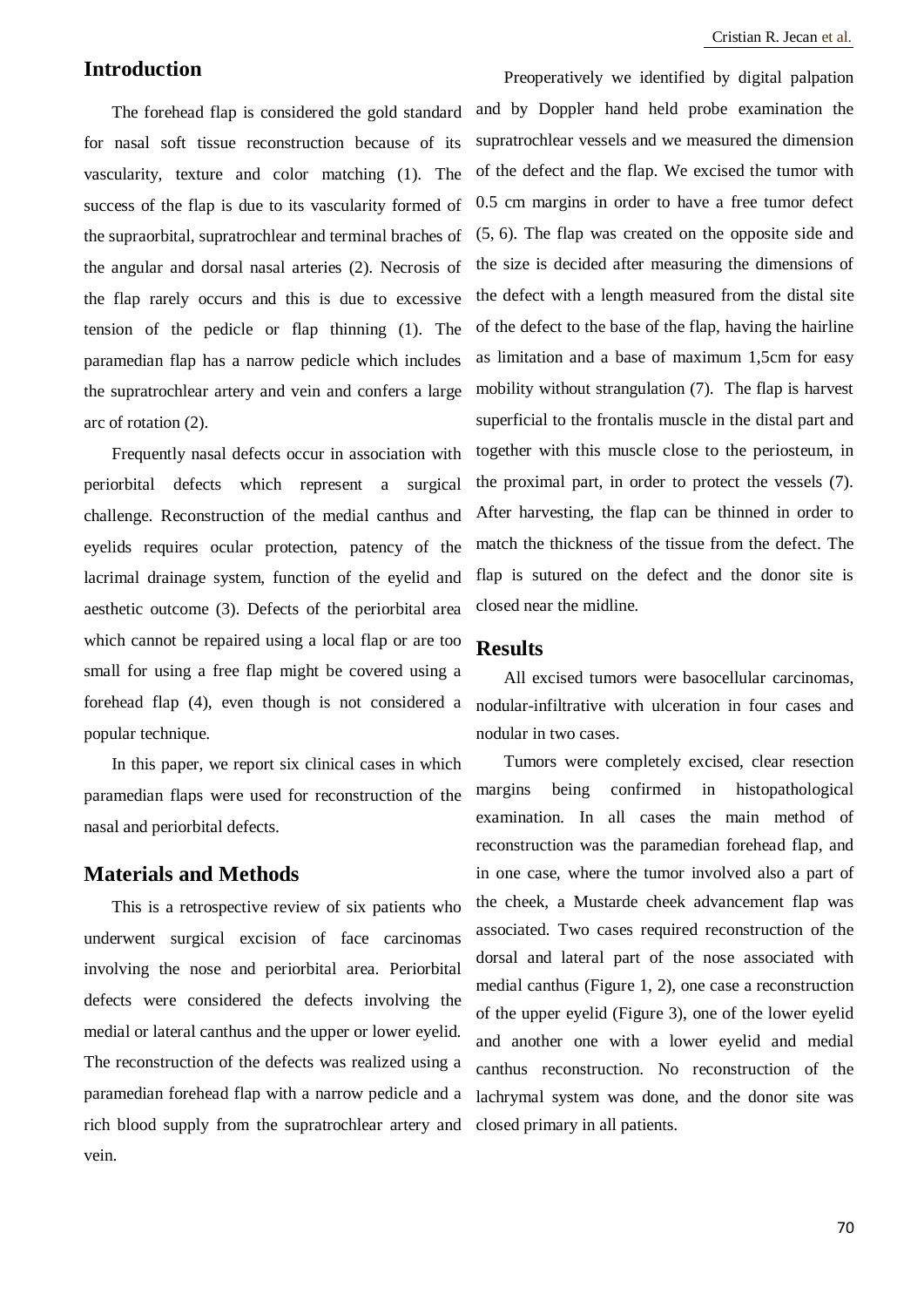

**Figure 1.** Basocellular carcinoma of medial canthus and dorsal part of the nose

**Figure 2.** Day 10 after reconstruction of the dorsal and lateral part of the nose and medial canthus



**Figure 3.** Reconstruction of the upper eyelid after resection of a basocellular carcinoma



**Figure 4.** Basocellular carcinoma involving the medial canthus and lower eyelid **Figure 5.** Reconstruction of the medial canthus and lower eyelid without ectropion

There were no postoperative complications as infections and hematomas and no patients experienced flap failure. In patients where medial canthus was reconstructed a common sequellea was considered ephiphora, occurred because the lachrymal system was not restored. Eyelid closure was adequate and no ectropion occurred, the patients being satisfied with their functional and cosmetic results (Figure 4, Figure 5). Follow-up revealed no evidence of recurrence.

#### **Discussion**

Periorbital defects are difficult to reconstruct, being necessary to provide a stable eyelid margin with an adequate eyelid closure for corneal protection, to provide symmetry with smooth internal surfaces and to restore normal tension for maximal function (8). At the same time is also important to provide a good aesthetic quality at the donor site (9). Various local flaps can be used in periorbital defects reconstruction depending on the size and location, sometimes being limited due to tissue availability (8). Paramedian forehead flap might be considered of the most suitable options for reconstruction of small and medium periorbital defects, having a rich vascular supply and low complication rate and providing a good cosmetic result because of skin color, texture and structural characteristics (8). Another advantage is considered the axial vascularization which does not require any microvascular surgical techniques (10).

The proximity and large arc of rotation confers the possibility to cover large defects without tension and also to reconstruct a stable margin of the eyelid. There are also disadvantages of the forehead flap like donor site scar and the thickness of the flap which could be avoided by careful perioperative debulking (10).

We have used the paramedian flap in reconstructing medium-sized periorbital defects and also periorbital defects associated with nasal defects. One of the areas difficult to reconstruct was considered the medial canthus because of its specialized anatomy including medial canthal ligament, lachrymal sac and lachrymal duct, its damage causing an inevitable complication as ephipora (3). We have used a single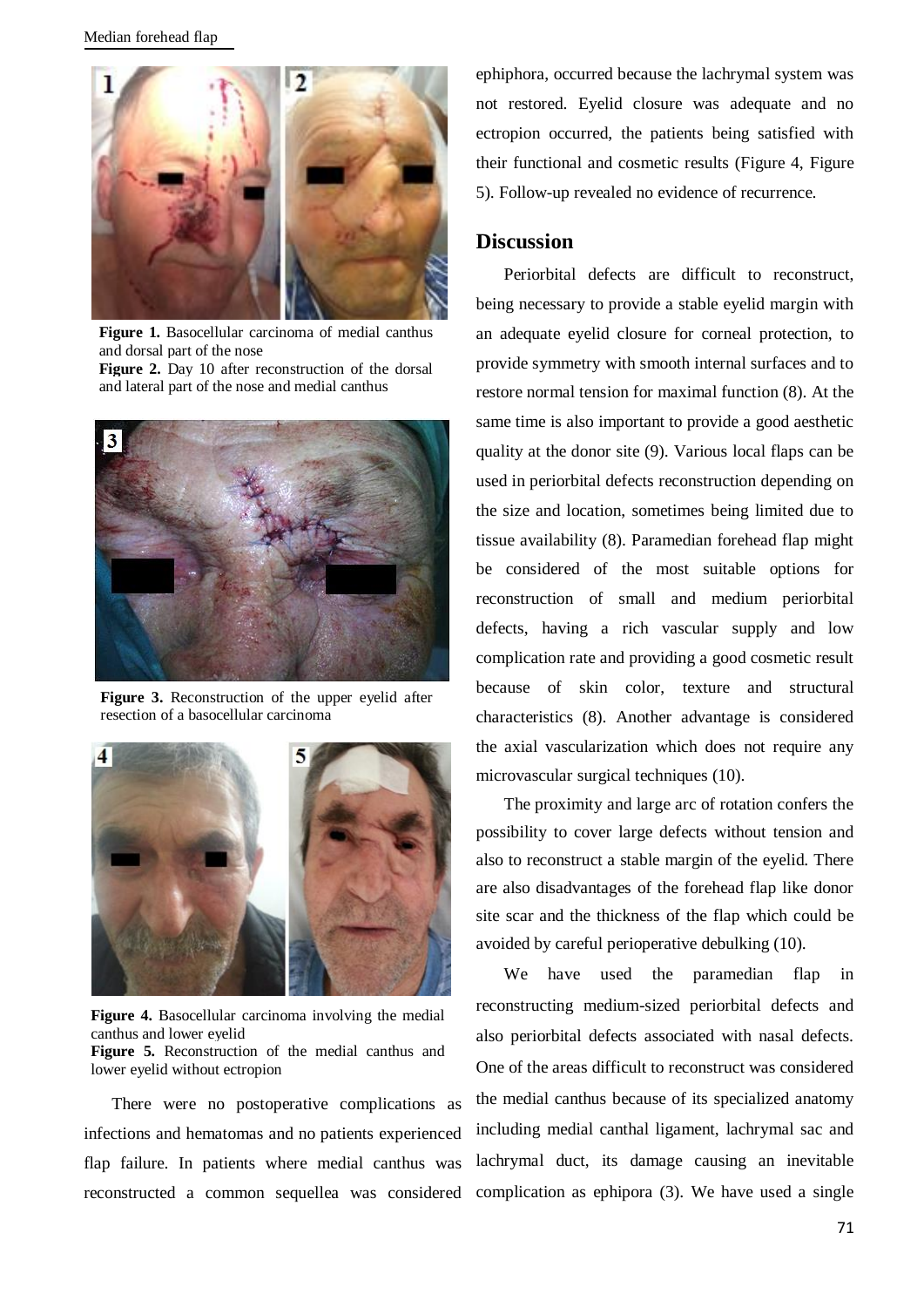staged surgery reducing the patients anxiety for a second surgery and offering the possibility to recover faster (11).

The donor area did not required closure by using a skin graft and the scar was acceptable, being oriented vertically and aligned with the medial brow. The functional and aesthetic outcome was satisfactory with no cases of hypertrophic or keloid scars.

#### **Conclusions**

Reconstruction of the periorbital and nose area is very important, having a wide range of surgical options. Despite the aesthetic outcome, these areas have a functional importance for a successful recovery of the patient. The reconstruction plan using local and regional flaps is chosen considering the location of the defect, the size and the age of the patient (12).

Considering the excellent match of color, texture and structural characteristics, the predictable cosmetic outcome and the excellent functional result, the forehead flap is considered the best solution for reconstructing nasal defects. Because of the proximity, the large arc of rotation, the good vascularity with a decreased failure rate and hair free pedicle the 7. paramedian forehead flap might be a good option for achieving functional and aesthetic result in reconstructing periorbital defects.

# **References**

- 1. Ahmed SS, Ghassemi A, Rehman SA, Ansari MK. Forehead flap in maxillofacial surgery: Our experiences. *Natl J Maxillofac Surg*. 2015; 6(1): 72-5. PMID: 26668457 <https://doi.org/10.4103/0975-5950.168228>
- 2. Pruthi G, Bansal K, Sharma R, Goel R, Mangtani N, Jain V. Rehabilitation of Patient of Glass Cut Injury With Forehead Flap Repositioning and

Implant-Retained Nasal Prosthesis. *J Craniofac Surg*. 2016; 27(5): e441-4. PMID: 27391509 <https://doi.org/10.1097/SCS.0000000000002733>

3. Kim JH, Kim JM, Park JW, Hwang JH, Kim KS, Lee SY. Reconstruction of the Medial Canthus Using an Ipsilateral Paramedian Forehead Flap. *Arch Plast Surg*. 2013; 40(6): 742-747. PMID: 24286048

<https://doi.org/10.5999/aps.2013.40.6.742>

4. Yüce S, Demir Z, Selçuk CT, Çelebioğlu S. Reconstruction of periorbital region defects: A retrospective study. *Ann Maxillofac Surg*. 2014; 4(1): 45-50. PMID: 24987598

#### <https://doi.org/10.4103/2231-0746.133077>

- 5. Telfer NR, Colver GB, Morton CA. British Association of Dermatologists. Guidelines for the management of basal cell carcinoma. *Br J Dermatol*. 2008; 159(1): 35-48. PMID: 18593385 <https://doi.org/10.1111/j.1365-2133.2008.08666.x>
- 6. Ahmed SS, Ghassemi A, Rehman SA, Ansari MK. Forehead flap in maxillofacial surgery: Our experiences. *Natl J Maxillofac Surg*. 2015; 6(1): 72-5. PMID: 26668457 <https://doi.org/10.4103/0975-5950.168228>
- 7. Smart RJ, Yeoh MS, Kim DD. Paramedian forehead flap. *Oral Maxillofac Surg Clin North Am*. 2014; 26(3): 401-10. PMID: 24973992 <https://doi.org/10.1016/j.coms.2014.05.008>
- 8. Price DL, Sherris DA, Bartley GB, Garrity JA. Forehead Flap Periorbital Reconstruction. *Arch Facial Plast Surg*. 2004; 6(4): 222-227. PMID: 15262715

<https://doi.org/10.1001/archfaci.6.4.222>

9. Krishnamurthy A. Split paramedian forehead flap for medial canthal reconstruction. *Natl J Maxillofac Surg*. 2012; 3(2): 241-242. PMID: 23833512

<https://doi.org/10.4103/0975-5950.111399>